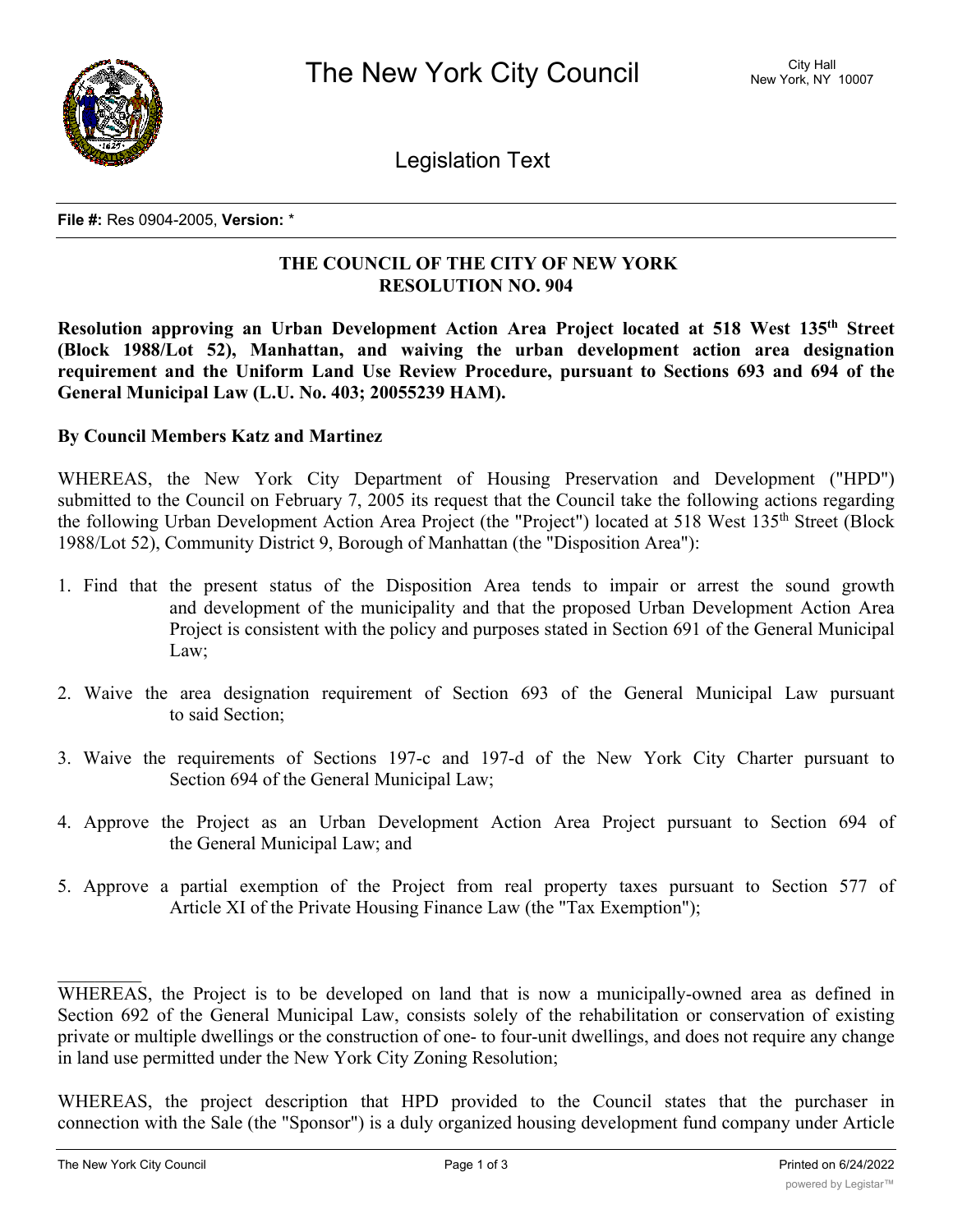## **File #:** Res 0904-2005, **Version:** \*

XI of the Private Housing Finance Law;

WHEREAS, upon due notice, the Council held a public hearing on the Project on March 15, 2005;

WHEREAS, the Council has considered the land use and financial implications and other policy issues relating to the Project;

RESOLVED:

The Council finds that the present status of the Disposition Area tends to impair or arrest the sound growth and development of the City of New York and that a designation of the Project as an urban development action area project is consistent with the policy and purposes stated in Section 691 of the General Municipal Law.

The Council waives the area designation requirement of the Disposition Area as an urban development action area under Section 693 of the General Municipal Law pursuant to said Section.

The Council waives the requirements of Sections 197-c and 197-d of the New York City Charter pursuant to Section 694 of the General Municipal Law.

The Council approves the Project as an Urban Development Action Area Project pursuant to Section 694 of the General Municipal Law.

The Project shall be disposed of and developed upon the terms and conditions set forth in the Project Summary that HPD has submitted to the Council, a copy of which is attached hereto.

The Council approves the partial Tax Exemption as follows:

- The partial tax exemption provided hereunder shall commence upon the date of conveyance of the housing project to Sponsor ("Effective Date") and shall terminate upon July 1, 2029 ("Expiration Date"); provided, however, that such partial tax exemption shall terminate if the Department of Housing Preservation and Development determines that (i) Sponsor is not organized as a housing development fund corporation, (ii) Sponsor is not operating the housing project in accordance with the requirements of Article XI of the Private Housing Finance Law, or (iii) such real property has not been, or is not being, developed, used, and/or operated in compliance with the requirements of all applicable agreements made by Sponsor with, or for the benefit of, the City of New York.
- Those portions of the property included in the housing project which are devoted to business or commercial use (collectively, "Commercial Property"), if any shall not be eligible for real property tax exemption hereunder. The Commercial Property shall be subject to full real property taxation; provided, however, that nothing herein shall prohibit Sponsor from utilizing any abatement, exemption, or other tax benefit for which the Commercial Property would otherwise be eligible.
- All of the value of the property, other than the Commercial Property, included in the housing project (collectively, "Residential Property") shall be exempt from real property taxes, other than assessments for local improvements; provided, however, that Sponsor shall make a partial annual real estate tax